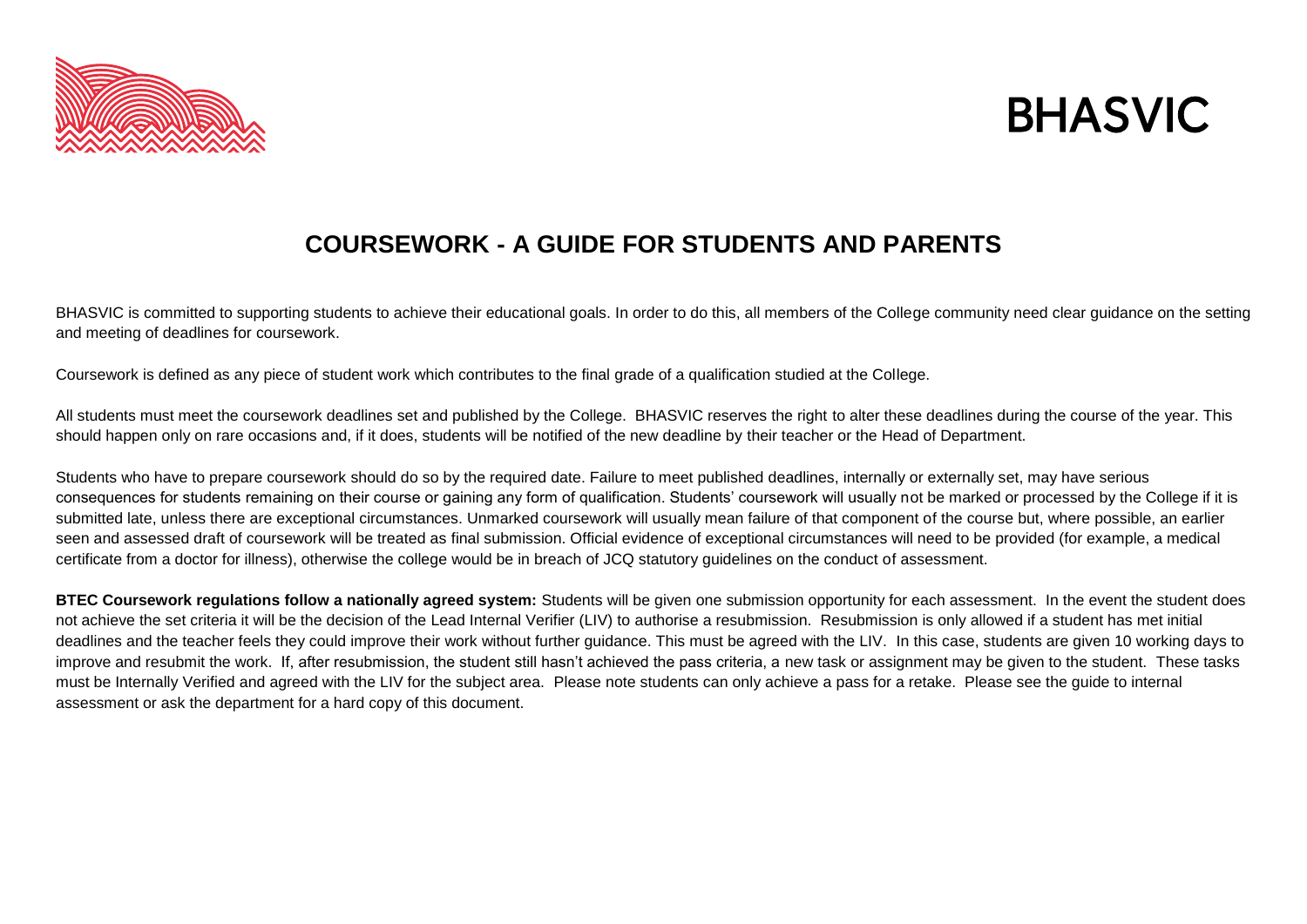| <b>SUBJECT</b>                                | <b>LEVEL</b>   | <b>COURSEWORK</b>                                                | <b>DEADLINE</b>                                        | <b>SUBMISSION METHOD</b>                                 |
|-----------------------------------------------|----------------|------------------------------------------------------------------|--------------------------------------------------------|----------------------------------------------------------|
| <b>BUSINESS BTEC CERTIFICATE</b>              | L3 Y1          | <b>FIRST SUBMISSION OF FINAL</b><br><b>ASSIGNMENT</b>            | 15 JAN 22                                              | <b>TEAMS</b>                                             |
| <b>BUSINESS BTEC CERTIFICATE</b>              | L3 Y1          | PORTFOLIO COMPLETED                                              | 23 MAY 22                                              | <b>TEAMS</b>                                             |
| <b>BUSINESS BTEC EXT.</b><br><b>CERTICATE</b> | L3 Y1          | <b>FIRST SUBMISSION OF FINAL</b><br><b>ASSIGNMENT</b>            | 25 APR 22                                              | <b>TEAMS</b>                                             |
| <b>BUSINESS BTEC EXT.</b><br><b>CERTICATE</b> | L3 Y1          | PORTFOLIO COMPLETED                                              | 23 MAY 22                                              | <b>TEAMS</b>                                             |
| <b>COMPUTER SCIENCE</b>                       | A2             | <b>FINAL</b>                                                     | 4 APRIL NOON                                           | <b>DIGITAL SUBMISSION</b>                                |
| <b>CREATIVE MEDIA PRODUCTION L3 Y1</b>        |                | UNIT 16 - FILM EDITING TECHNIQUES                                | <b>JUNE 22</b>                                         | PORTFOLIO OF ALL YEAR 1 UNITS -<br><b>DATES VARIABLE</b> |
| <b>CREATIVE MEDIA PRODUCTION L3 Y1</b>        |                | UNIT 2 - COMMUNICATION SKILLS                                    | <b>JUNE 22</b>                                         | PORTFOLIO OF ALL YEAR 1 UNITS -<br><b>DATES VARIABLE</b> |
| <b>CREATIVE MEDIA PRODUCTION L3 Y1</b>        |                | UNIT 1 - PRE-PRODUCTION TECHNIQUES                               | <b>JUNE 22</b>                                         | PORTFOLIO OF ALL YEAR 1 UNITS -<br><b>DATES VARIABLE</b> |
| <b>CREATIVE MEDIA PRODUCTION L3 Y1</b>        |                | UNIT 22 - SINGLE CAMERA PRODUCTION                               | <b>JUNE 22</b>                                         | PORTFOLIO OF ALL YEAR 1 UNITS -<br><b>DATES VARIABLE</b> |
| <b>CREATIVE MEDIA PRODUCTION L3 Y2</b>        |                | UNIT 29 - MUSIC VIDEO PRODUCTION                                 | <b>JUNE 23</b>                                         | PORTFOLIO OF ALL YEAR 2 UNITS -<br><b>DATES VARIABLE</b> |
| <b>CREATIVE MEDIA PRODUCTION L3 Y2</b>        |                | UNIT 3 - RESEARCH TECHNIQUES                                     | <b>JUNE 23</b>                                         | PORTFOLIO OF ALL YEAR 2 UNITS -<br><b>DATES VARIABLE</b> |
| <b>CREATIVE MEDIA PRODUCTION L3 Y2</b>        |                | UNIT 27 - DOCUMENTARY                                            | <b>JUNE 23</b>                                         | PORTFOLIO OF ALL YEAR 2 UNITS -<br><b>DATES VARIABLE</b> |
| DRAMA & THEATRE STUDIES                       | Y2             | <b>PERFORMANCE EVALUATION</b>                                    | TBC-VISITING<br><b>EXAMINER</b><br><b>JAN/FEB 2022</b> | <b>PAPER &amp; TEAMS SUBMISSION</b>                      |
| <b>DRAMA &amp; THEATRE STUDIES</b>            | Y1             | COMPONENT 1: CREATIVE LOG                                        | 15 MAR 22                                              | PAPER & TEAMS SUBMISSION                                 |
| <b>ENGLISH</b>                                | <b>GCSE</b>    | NOV RESIT ONLY: CERTIFICATE FOR<br><b>SPEAKING AND LISTENING</b> | 25 SEP 21                                              |                                                          |
| <b>ENGLISH LANG &amp; LIT</b>                 | A2             | JOURNALISM ARTICLE, SHORT STORY &<br>COMPARATIVE COMMENTARY)     | 5 NOV 21                                               | <b>PAPER SUBMISSION TO TEACHER</b>                       |
| <b>ENGLISH LANG &amp; LIT</b>                 | A <sub>1</sub> | <b>JOURNALISM ARTICLE</b>                                        | 29 APR 22                                              | <b>PAPER SUBMISSION TO TEACHER</b>                       |
| <b>ENGLISH LANGUAGE</b>                       | A <sub>1</sub> | INTERVIEW & ANNOTATED STYLE MODEL<br><b>COMMENTARY</b>           | 17 MAR 22<br>7 JULY 22                                 | <b>PAPER SUBMISSION TO TEACHER</b>                       |
| <b>ENGLISH LANGUAGE</b>                       | A2             | <b>INVESTIGATION</b>                                             | 18 NOV 21                                              | <b>PAPER SUBMISSION TO TEACHER</b>                       |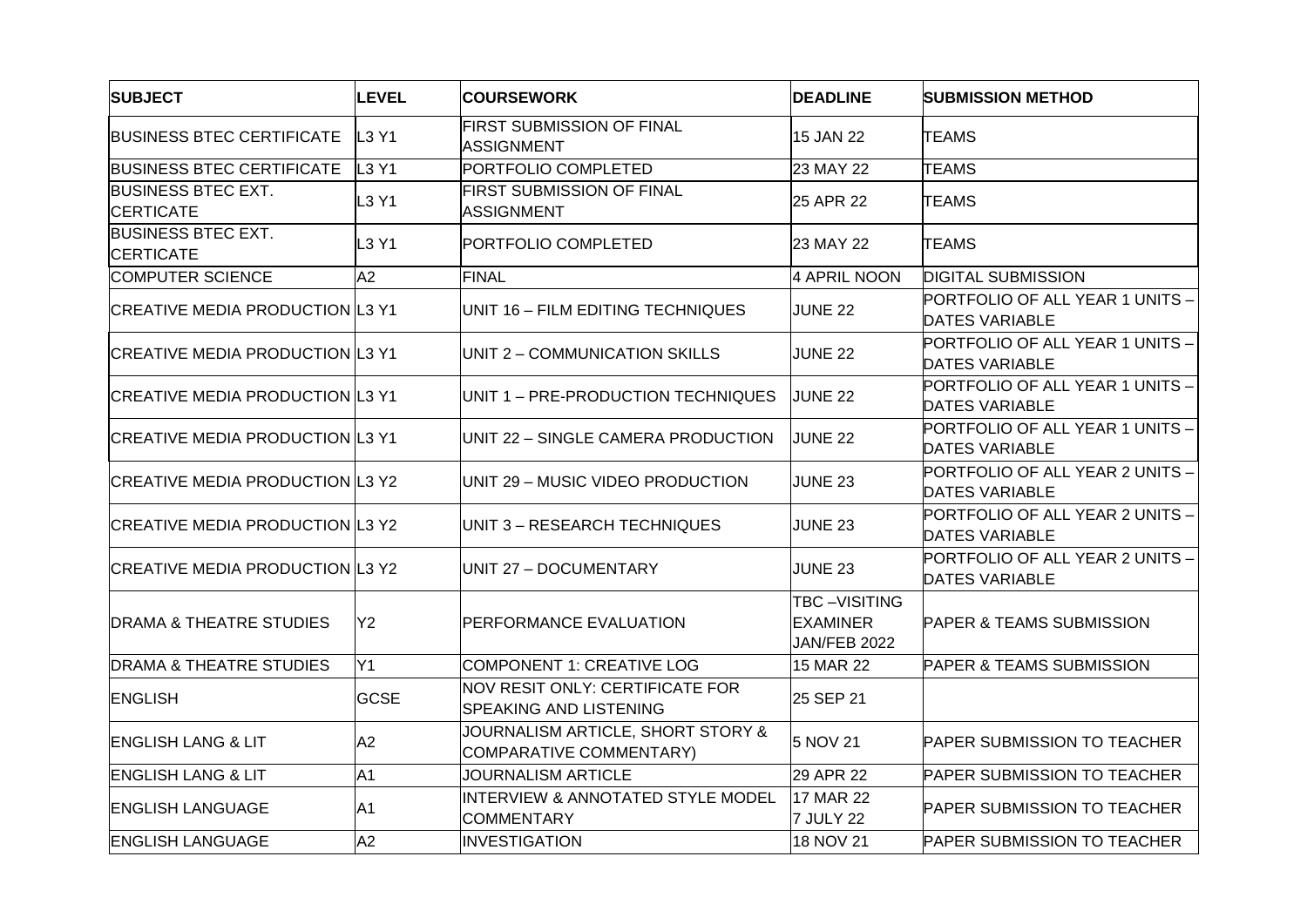| <b>ENGLISH LITERATURE</b>          | A2                            | <b>COURSEWORK ESSAY</b>                              | 24 NOV 21       | <b>PAPER SUBMISSION TO TEACHER</b>                          |
|------------------------------------|-------------------------------|------------------------------------------------------|-----------------|-------------------------------------------------------------|
| <b>EXTENDED PROJECTS</b>           | Y1<br><b>STARTERS</b>         | <b>FINAL PROJECT</b>                                 | 21 FEB 22       |                                                             |
| <b>EXTENDED PROJECTS</b>           | Y2<br><b>STARTERS</b>         | <b>FINAL PROJECT</b>                                 | 29 MAR 22       |                                                             |
| <b>FILM STUDIES</b>                | A2                            | <b>SCREENPLAY/SHORT FILM DEADLINE</b>                | 05 NOV 21       | <b>TEAMS</b>                                                |
| <b>FILM STUDIES</b>                | A2                            | <b>EVALUATION</b>                                    | 11 FEB 22       | <b>TEAMS</b>                                                |
| <b>FINE ART</b>                    | AL Y <sub>2</sub>             | <b>PERSONAL INVESTIGATION</b>                        | <b>TBC</b>      |                                                             |
| <b>FINE ART</b>                    | ALY1                          | <b>PORTFOLIO PROJECT</b>                             | W/C 24 JAN 22   |                                                             |
| <b>GEOGRAPHY</b>                   | AL Y <sub>2</sub>             |                                                      | 19 NOV 21       | ONLINE + AT RECEPTION<br>PREFERRED                          |
| <b>GRAPHIC DESIGN</b>              | AL Y2                         | <b>PERSONAL INVESTIGATION</b>                        | <b>TBC</b>      |                                                             |
| <b>GRAPHIC DESIGN</b>              | AL Y1                         | <b>PORTFOLIO PROJECT</b>                             | W/C 24TH JAN 22 |                                                             |
| <b>GRAPHIC DESIGN</b>              | <b>AS</b>                     | <b>PRACTICAL COMPONENT</b>                           | <b>TBC</b>      |                                                             |
| <b>HEALTH &amp; SOCIAL CARE</b>    | L3 Y2                         | UNIT 10 ASSIGNMENT TASK 1                            | 31 MAR 22       | <b>ONLINE, EMAIL OR IN CLASS</b>                            |
| <b>HEALTH &amp; SOCIAL CARE</b>    | L3 Y2                         | UNIT 10 ASSIGNMENT TASK 2                            | 31 MAR 22       | <b>ONLINE, EMAIL OR IN CLASS</b>                            |
| <b>HEALTH &amp; SOCIAL CARE</b>    | L3 Y1                         | UNIT 5 ASSIGNMENT TASK 1                             | 13 JAN 22       | <b>ONLINE, EMAIL OR IN CLASS</b>                            |
| <b>HEALTH &amp; SOCIAL CARE</b>    | L3 Y1                         | UNIT 5 ASSIGNMENT TASK 2                             | 13 JAN 22       | ONLINE, EMAIL OR IN CLASS                                   |
| HISTORY (EARLY MODERN)             | AL Y2                         | UNIT <sub>4</sub>                                    | 11 JAN 22       | ONLINE + AT RECEPTION<br><b>PREFERRED BUT NOT ESSENTIAL</b> |
| HISTORY (MODERN)                   | AL Y2                         | UNIT 4                                               | 11 JAN 22       | ONLINE + AT RECEPTION<br><b>PREFERRED BUT NOT ESSENTIAL</b> |
| <b>BTEC APPLIED LAW CERT.</b>      | L <sub>3</sub> Y <sub>1</sub> | UNIT 2: TASK A AND B                                 | 19 NOV 21       | <b>TEAMS</b>                                                |
| <b>BTEC APPLIED LAW CERT.</b>      | L <sub>3</sub> Y <sub>1</sub> | UNIT 2: TASK C AND D                                 | 4 FEB 22        | <b>TEAMS</b>                                                |
| BTEC APPLIED LAW EXT. CERT   L3 Y2 |                               | UNIT 4: TASK A AND B                                 | 4 MAR 22        | <b>TEAMS</b>                                                |
| BTEC APPLIED LAW EXT. CERT L3 Y2   |                               | UNIT 4: TASK C AND D                                 | 29 APR 22       |                                                             |
| <b>MEDIA STUDIES</b>               | Y2                            | COMPONENT 3: COMPLETE COURSEWORK<br><b>PORTFOLIO</b> | 16 DEC 21       | <b>TEAMS</b>                                                |
| <b>MUSIC</b>                       | AL Y <sub>2</sub>             | COMPONENT 1: PERFORMANCE                             | <b>MAR 22</b>   | <b>TEAMS</b>                                                |
| <b>MUSIC</b>                       | AL Y <sub>2</sub>             | COMPONENT 2: COMPOSITION<br><b>PORTFOLIO</b>         | 29 APR 22       | <b>TEAMS</b>                                                |
| <b>MUSIC</b>                       | L3 Y1                         | A2 TASK ONE: SEQUENCED COMPOSITION 27 MAY 22         |                 | <b>TEAMS</b>                                                |
| <b>MUSIC</b>                       | L3 Y1                         | A2 TASK TWO: COMPOSITION LOG                         | 10JUN 22        | <b>TEAMS</b>                                                |
| <b>MUSIC</b>                       | L3 Y1                         | A3 TASK ONE: STYLISTIC RECORDINGS                    | 25 MAR 22       | <b>TEAMS</b>                                                |
| <b>MUSIC</b>                       | L3 Y1                         | A3 TASK TWO: VIDEO LOG                               | 08 APR 22       | <b>TEAMS</b>                                                |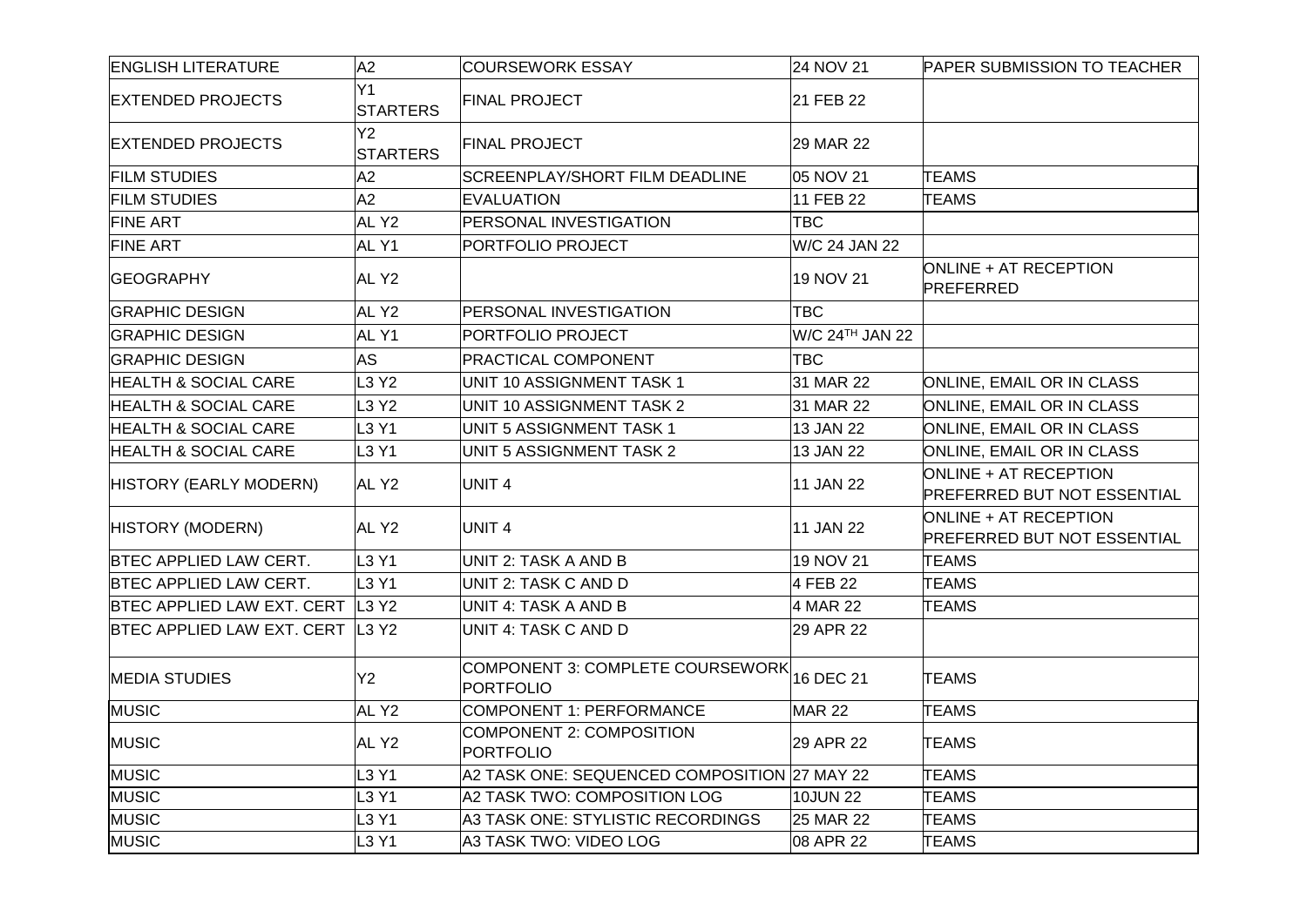| MUSIC                                                   | AL Y <sub>2</sub> | UNIT C7 TASKS 1-3: INDUSTRY<br>PORTFOLIO/ESSAY                                                            | 11 FEB 22                                       | <b>TEA,MS</b> |
|---------------------------------------------------------|-------------------|-----------------------------------------------------------------------------------------------------------|-------------------------------------------------|---------------|
| MUSIC                                                   | AL Y2             | UNIT A1 TASK 1: REHEARSAL LOG                                                                             | 8 APR 22                                        | <b>TEAMS</b>  |
| <b>MUSIC</b>                                            | ALY <sub>2</sub>  | <b>UNIT A1 TASK 2: ENSEMBLE</b><br>PERFORMANCE                                                            | 6 MAY 22                                        | <b>TEAMS</b>  |
| <b>IPERFORMING ARTS</b>                                 | L3 Y1             | UNIT 29 - STORYTELLING AS<br>PERFORMANCE/PHYSICAL THEATRE<br>TECHNIQUES                                   | 18 JAN 2022                                     | <b>TEAMS</b>  |
| <b>IPERFORMING ARTS</b>                                 | L3 Y1             | UNIT 34: DEVELOPING SKILLS &<br>TECHNIQUES AS AN ACTOR                                                    | <b>END MAY 2022</b><br>TBC BY<br><b>PEARSON</b> | TEAMS         |
| <b>PHOTOGRAPHY</b>                                      | AL Y <sub>2</sub> | PERSONAL INVESTIGATION                                                                                    | TBC                                             |               |
| <b>PHOTOGRAPHY</b>                                      | AL Y1             | PORTFOLIO PROJECT                                                                                         | W/C 24TH JAN 22                                 |               |
| <b>PHYSICAL EDUCATION</b>                               | AL Y2             | <b>PHYSICAL EVIDENCE</b>                                                                                  | 25 FEB 22                                       | <b>ONLINE</b> |
| <b>PHYSICAL EDUCATION</b>                               | AL Y2             | <b>EAPI</b>                                                                                               | 23 MAR 22                                       | <b>ONLINE</b> |
| <b>SPORT DIPLOMA</b>                                    | Y2                | UNIT 2: FITNESS TRAINING AND<br><b>PROGRAMME</b>                                                          | <b>JAN 22</b>                                   | <b>EXAM</b>   |
| <b>SPORT DIPLOMA</b>                                    | Y2                | <b>FINAL COURSE WORK SUBMISSION</b>                                                                       | <b>MAY 22</b>                                   | <b>ONLINE</b> |
| <b>SPORT DIPLOMA</b>                                    | Y1                | UNIT 1: ANATOMY & PHYSIOLOGY (EXAM)                                                                       | <b>MAY 22</b>                                   | <b>EXAM</b>   |
| <b>SPORT DIPLOMA</b>                                    | Y1                | UNIT 22: INVESTIGATING NUSINESS IN<br><b>SPORT&amp; THE ACTIVE LEISURE INDUSTRY</b><br>(EXAM COURSE WORK) | <b>JAN 22</b>                                   | <b>EXAM</b>   |
| <b>SPORT SCIENCE EXT</b>                                | Y1                | <b>FINAL COURSE WORK SUBMISSION</b>                                                                       | 05 MAY 23                                       | <b>ONLINE</b> |
| <b>SPORT SCIENCE DIPLOMA</b>                            | Y2                | FINAL COURSE WORK SUBMISSION                                                                              | 06 MAY 22                                       | <b>ONLINE</b> |
| <b>SPORT SCIENCE EXTENDED</b><br>CERTIFICATE            | Y2                | <b>FINAL COURSE WORK SUBMISSION</b>                                                                       | 06 MAY 22                                       | <b>ONLINE</b> |
| <b>SPORT EXTENDED</b><br><b>CERTIFICATE</b>             | Y2                | UNIT 2: FITNESS TRAINING AND<br><b>PROGRAMMING</b>                                                        | <b>JAN 22</b>                                   | <b>EXAM</b>   |
| <b>SPORT EXTENDED</b><br><b>CERTIFICATE</b>             | Y1                | UNIT 1: ANATOMY & PHYSIOLOGY (EXAM)                                                                       | <b>MAY 22</b>                                   | <b>ONLINE</b> |
| <b>SPORT AND EXERCISE</b><br><b>SCIENCE EXT DIPLOMA</b> | YR <sub>1</sub>   | UNIT 13: NUTRITION                                                                                        | <b>JAN 23</b>                                   | <b>ONLINE</b> |
| <b>SPORT AND EXERCISE</b><br><b>SCIENCE DIPLOMA</b>     | YR <sub>2</sub>   | UNIT 1: PHYSIOLOGY (EXAM)                                                                                 | <b>19JAN 22</b>                                 | <b>ONLINE</b> |